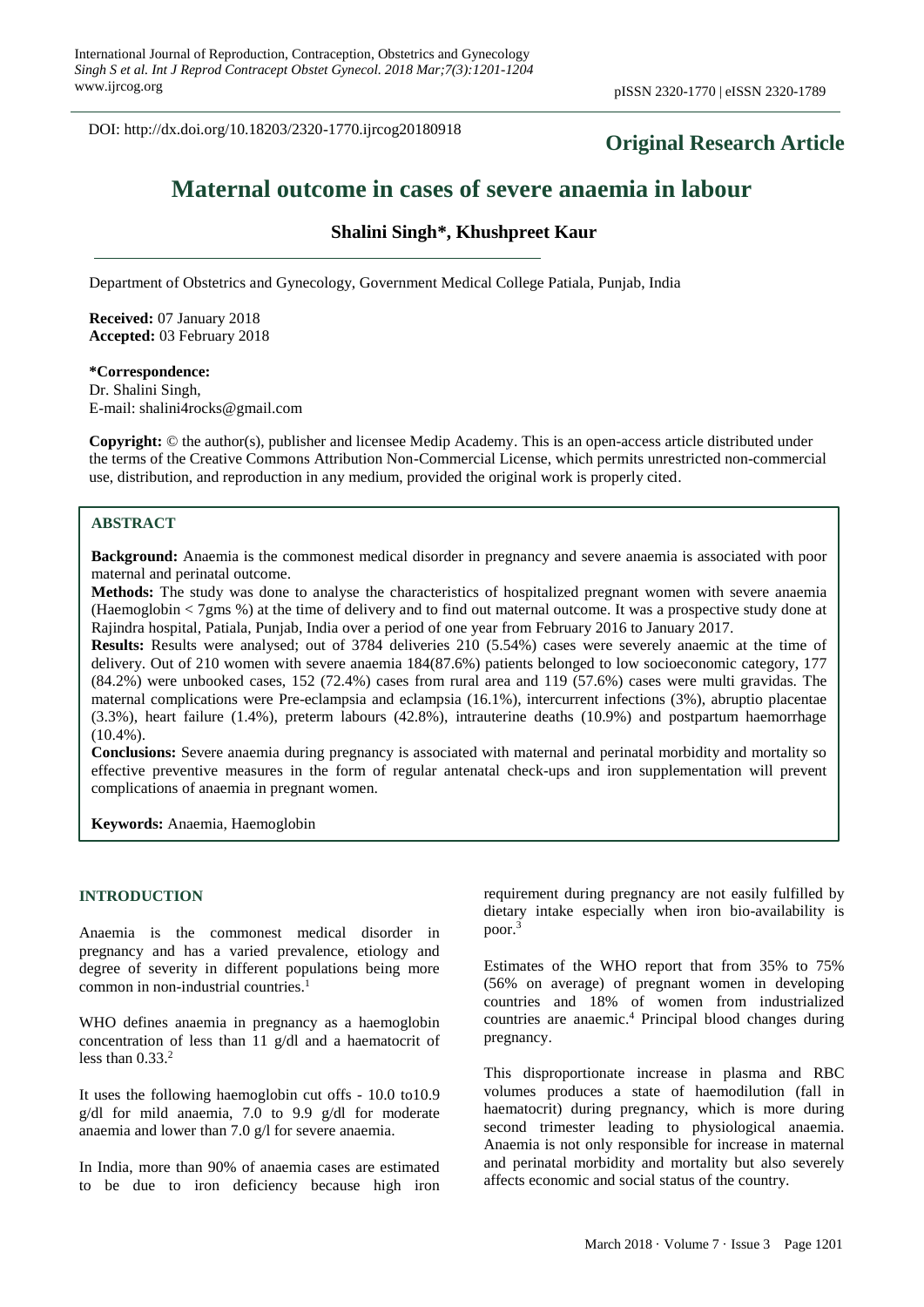| <b>Characteristics</b>   | Non-pregnant | <b>Pregnancy near term</b> | <b>Total increment</b> | <b>Change</b> |
|--------------------------|--------------|----------------------------|------------------------|---------------|
| Blood volume (ml)        | 4000         | 5500                       | 1500                   | $+30-40%$     |
| Plasma volume (ml)       | 2500         | 3750                       | 1250                   | $+40-50%$     |
| Red cell volume (ml)     | 1400         | 1750                       | 350                    | $+20-30\%$    |
| Total Hb (gm)            | 475          | 560                        | 85                     | $+18-20%$     |
| Haematocrit (whole body) | 38%          | 32%                        |                        | $-6\%$        |

#### **Table 1: Characteristics of blood during pregnancy.**

#### **METHODS**

The present was a prospective observational and clinical study, conducted at Government Medical College and Rajindra Hospital, Patiala in Obstetrics and gynaecology department over a period of one year from February 2016 to January 2017. The pregnant women with severe anaemia in labour were included in the study, after fulfilling the inclusion criteria. A detail history and clinical examination was done as per proforma and required investigation were done. The maternal and perinatal outcome were noted. Inclusion criterias were Hb  $\leq$ 7 gm/dl, Singleton pregnancy, At the time of delivery. Exclusion criteria: pregnant women with hemoglobin  $> 7$ gm/dl, pregnancy with severe anemia due to acute hemorrhage multiple pregnancy, Women with chronic medical illness, women with blood dyscrasias and hemoglobinopathies. Frequencies and percentages were calculated to assess the distribution of the patient on the socio demographic variables such as age, living setting, religion, dietary habits, booked and unbooked status, parity and living children, degree of anaemia, number of blood transfusions given and mode of the delivery. The outcome of severe anaemia was seen in mother in form of preterm labour, preeclampsia, abruptio placentae, CHF, intercurrent infections and maternal mortality.

#### **RESULTS**

Number of deliveries during the study period was 3784. Out of 3784 deliveries 210(5.54%) were severely anaemic.

Maximum women belonged to low socioeconomic status (87.14%), living in rural area (72.8%). Anaemia in pregnancy is more common in women of higher parity due to poor iron reserves.

Women with low socioeconomic status may not afford or have access to good maternal health care services because of lack of education or financial constraints. They are therefore more prone to the deleterious effects of poor nutrition, malaria, diarrhoeal diseases and chronic infections. Diminished intake and increased demands of iron, disturbed metabolism, pre-pregnant health status and excess iron demands as in multiple pregnancies, women with rapidly recurring pregnancies, blood loss during labour, heavy menstrual blood flow, inflammation and infectious diseases are important factors which lead to development of anaemia during pregnancy. There has been increased risk of anaemia among pregnant adolescents (teenage pregnancy) due to depleted iron stores that occurred during the adolescent growth spurt.

#### **Table 2: Different factors of severely anaemic wom.**

| <b>Characteristics</b> | No. of women $(\sqrt[6]{\overline{6}})$ |  |  |  |
|------------------------|-----------------------------------------|--|--|--|
| Age group              |                                         |  |  |  |
| $<$ 20 years           | 19(9.0)                                 |  |  |  |
| $20-24$ years          | 90(42.8)                                |  |  |  |
| $25-29$ years          | 68(32.3)                                |  |  |  |
| 30 and above           | 33(15.7)                                |  |  |  |
| Socioeconomic status   |                                         |  |  |  |
| Lower                  | 183(87.14)                              |  |  |  |
| Middle                 | 27(12.8)                                |  |  |  |
| <b>Booked status</b>   |                                         |  |  |  |
| <b>Booked cases</b>    | 32(15.2)                                |  |  |  |
| Unbooked cases         | 178(84.7)                               |  |  |  |
| <b>Residence</b>       |                                         |  |  |  |
| Rural                  | 153(72.8)                               |  |  |  |
| Urban                  | 57(27.1)                                |  |  |  |
| <b>Parity</b>          |                                         |  |  |  |
| Primigravida           | 83(39.5)                                |  |  |  |
| Multigravida           | 127(60.4)                               |  |  |  |
| <b>Gestational age</b> |                                         |  |  |  |
| $>37$ weeks            | 121(57.6)                               |  |  |  |
| 34-37 weeks            | 56(26.6)                                |  |  |  |
| $<34$ weeks            | 33(15.7)                                |  |  |  |

#### **Table 3: Severe anaemia-associated maternal complications.**

| <b>Complications</b>    | No. of women $(\% )$ |
|-------------------------|----------------------|
| Preterm labour          | 89(42.8)             |
| Preeclampsia            | 34(16.1)             |
| Post partum haemorrhage | 22(10.4)             |
| <b>IUGR</b>             | 19(9.0)              |
| <b>IUFD</b>             | 18(8.5)              |
| Sepsis                  | 8(3.8)               |
| Abruptio placentae      | 7(3.3)               |
| Placenta previa         | 5(2.3)               |
| Cardiac failure         | 3(1.4)               |
| Mortality               | 1(.47)               |

The commonest complication of severe anaemia observed in the present study was preterm labour showing highest incidence of 89 cases (42.8%) followed by preeclampsia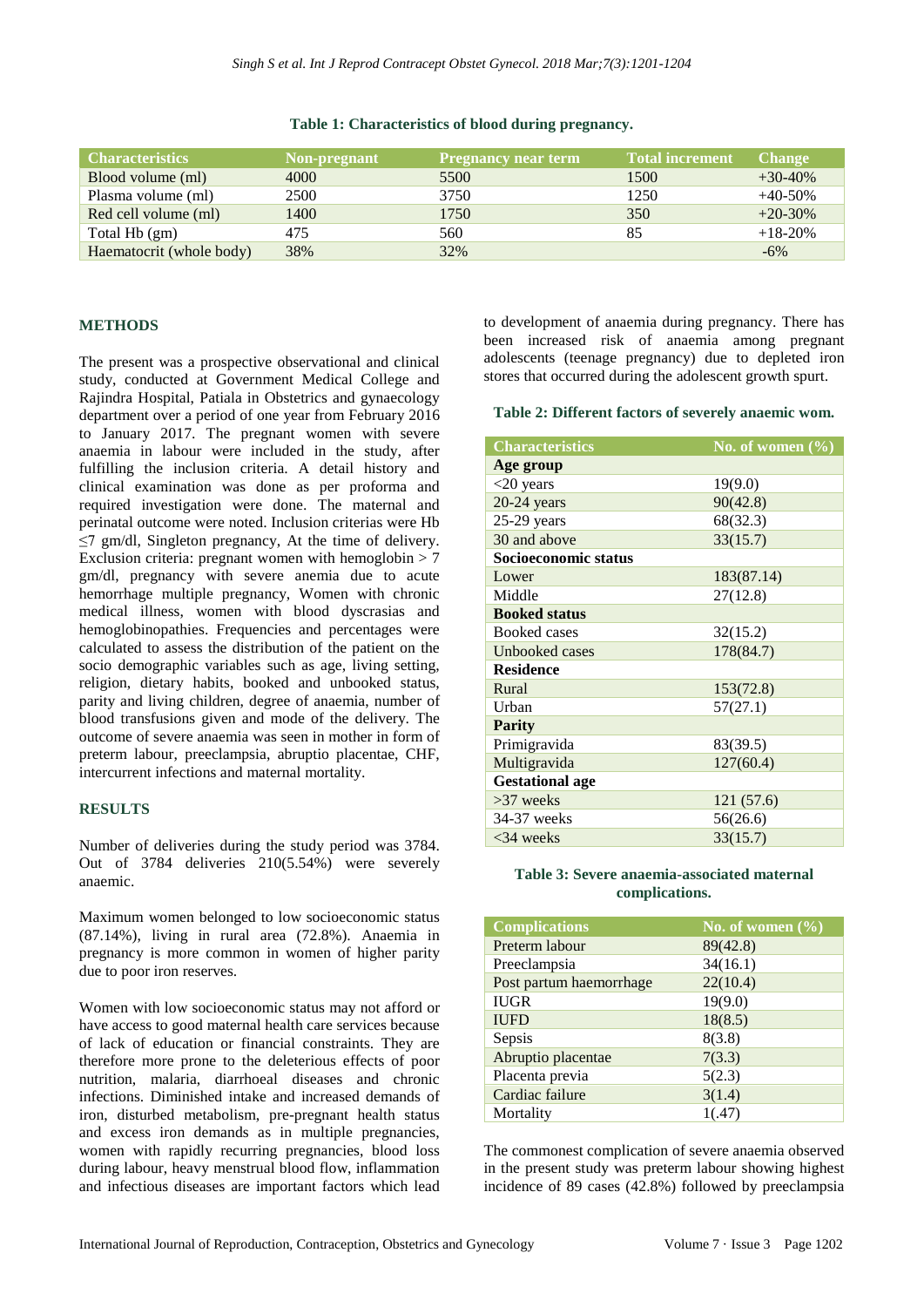(16.1%), intrauterine growth restriction (9.0%), intrauterine death (8.5%), sepsis (3.8%), abruptio placentae in 3.3%, placenta previa (2.3%), cardiac failure in 1.4%. Maternal mortality was seen only in one case (0.47%). Cause of maternal mortality was decompensated cardiac failure due to severe anaemia superimposed with severe preeclampsia.

Anemia results in impaired transport of hemoglobin and thus oxygen to uterus, placenta and foetus. It also causes tissue enzyme and cellular dysfunction. This mechanism explains impaired myometrial contractility resulting in atonic uterus, as well as placental dysfunction leading to preterm birth, low birth weight and growth restricted babies and perinatal deaths. The susceptibility of women with severe anaemia to preeclampsia has been linked to deficiency of micronutrients and antioxidants. The reduction in serum levels of calcium, magnesium and zinc during pregnancy has been linked to the development of preeclampsia. Severe anaemia predisposes congestive heart failure as it causes circulatory overload due to increased stroke volume and tachycardia.

## **DISCUSSION**

In India it is not uncommon to see patients with severe anaemia late in pregnancy with no prior antenatal visits especially in low socioeconomic settings and the same is evident from our study. Worldwide, it is estimated that 58.27 million women are anaemic during pregnancy, of whom 55.75 million (95.7%) live in developing countries. In present study the prevalence of severe anaemia (Haemoglobin  $\langle 7 \text{ gms}\% \rangle$ ) was 5.54% whereas study by Singhal et al observed the prevalence of 5.7% and Riffat jaleel reported 4.8% of severe anaemia in pregnant women. 5,6 The age group 20-24 years had the highest prevalence of anaemia (68.4%) which agrees with the findings of Rajeshwari and Ashok Kumar, and Rajaratnam et al. $7,8$ 

Anaemia prevalence was also significantly high in pregnant women from low socioeconomic status (87.6%) compared to those from middle socioeconomic status (12.4%). Studies from Allen et al, Rajaratnam et al and Bentley ME also reported the same observations. $9,10$ 

| <b>Parameter</b>                 | Awasthi et<br>al         | <b>Agarwal</b><br>R et al | Singhal et al            | <b>Devi NB</b><br>et al | <b>Jaleel R</b><br>study | <b>Rohilla</b><br>M et al | <b>Present</b><br>study |
|----------------------------------|--------------------------|---------------------------|--------------------------|-------------------------|--------------------------|---------------------------|-------------------------|
| Preterm labour                   | 9.5%                     | 22%                       | 32%                      | 44.68%                  | 23.5%                    | 18.75%                    | 42.8%                   |
| Preeclampsia                     | 28%                      | 7.1%                      | 19.33%                   | 25.33%                  | ۰                        | 17.7%                     | 16.1%                   |
| Abruptio                         | $\overline{\phantom{0}}$ | $\overline{\phantom{a}}$  | 10.8%                    | 8.5%                    | 5.9%                     | 3.12%                     | 3.3%                    |
| Placenta previa                  |                          | ۰                         | 10.8%                    | 2%                      | ۰                        | $\overline{\phantom{a}}$  | 2.3%                    |
| Abruptio with placenta<br>previa | 10.5%                    | 0.68%                     | $\overline{\phantom{a}}$ |                         | $\overline{\phantom{0}}$ |                           |                         |
| <b>PPH</b>                       | 7.5%                     | $0.4\%$                   | 7.6%                     | 6.4%                    | 9.8%                     | 25.5%                     | 10.4%                   |
| <b>IUGR</b>                      | 37.5%                    | $\overline{\phantom{a}}$  | 6.62%                    | 12.77%                  | 27.8%                    | 33.33%                    | 9.0%                    |
| <b>CHF</b>                       | $\overline{\phantom{0}}$ | -                         | 4.97%                    | 1.06%                   | 1.9%                     | 9.37%                     | 1.4%                    |
| Mortality                        |                          | ٠                         |                          | 1.06%                   | 1.9%                     | 6.25%                     | 0.47%                   |

#### **Table 4: Severe anaemia-maternal complication in different study group.**

Boniface et al also reported that obstetric risks were more in unbooked pregnant women compared to booked ones.<sup>11</sup> There may be expected decline in haemoglobin level due to haemodilution, increasing fetal demand, underlying maternal infection and untreated anaemia in early pregnancy may also get worse with advancing pregnancy.

The booked patient benefits from focused antenatal care objectives, which is proven to reduce maternal and fetal morbidity/mortality, have obvious benefits in terms of risk assessment, active management, correction of modifiable conditions, and boosting the psychological support and family preparedness for a new child.

Preterm labour was more common in present study with 42.8%. Incidence in Singhal et al study it was 32.59%, 22% in Agarwal R study, 9.5% in Awasthi et al study 23.5% in Jaleel R study and 18.75% in Rohilla M et al.5,12-14 Pregnancy induced hypertension in present study was 16.1%, In Singhal et al study it was 19.33%, Awasthi et al study it was 25.33% and Rohilla M et al study it was 17.7%. The results of present study correlate well with Singhal et al study and Devi NB et al study. 15

Women with low socioeconomic status may not afford or have access to good maternal health care services because of lack of education or financial constraints. They are therefore more prone to the deleterious effects of poor nutrition, malaria, diarrhoeal diseases and chronic infections. Increased risk of anaemia was observed in the pregnant women who were unbooked at the time of the delivery as compared to the booked pregnant women.